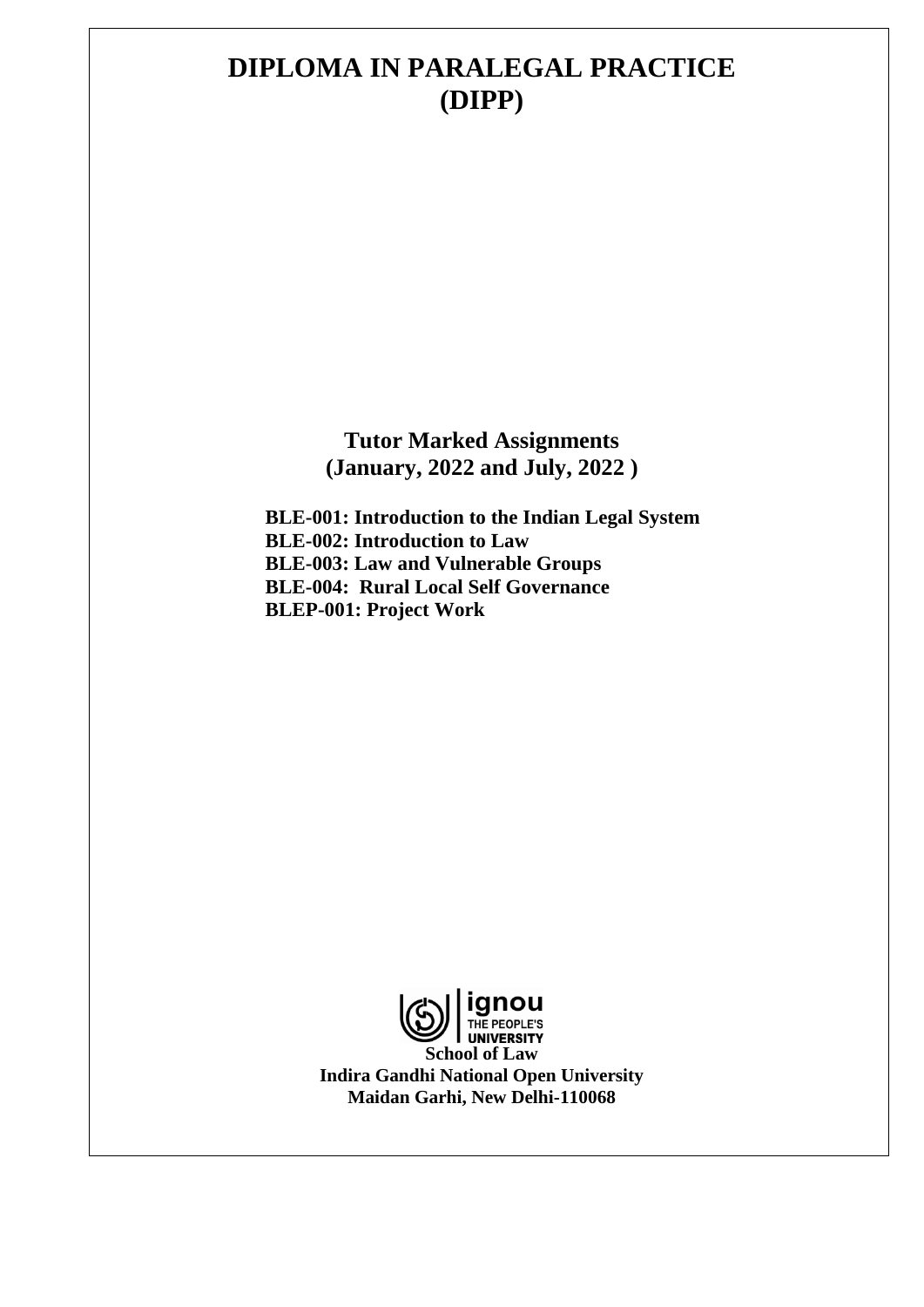# **DIPLOMA IN PARALEGAL PRACTICE (DIPP)**

# Dear Student,

As per laid down guidelines of the University, you have to complete one assignment for each course opted by you.

You will find that the questions in the assignments are analytical and descriptive so that you can better understand and comprehend the concepts.

It is important that you write the answers to all the questions in your own words. Your answers should be within the approximate range of the word-limit set for each question. Remember, writing answers to assignment questions will improve your writing skills and prepare you for the term-end examination.

# **Submission**

You have to submit the assignments to the Coordinator of your Study Centre. You must obtain a receipt from the Study Centre for the assignments submitted and retain it with you. It is desirable to keep with you a photocopy of the assignments submitted by you.

Once evaluated, the Study Centre will return the assignments to you. Please insist on this. The Study Centre will send the marks to the SED at IGNOU, New Delhi.

You need to submit the assignments at your study centers as under:

For January Session - By 30<sup>th</sup> September, 2022

For July Session- By 30<sup>th</sup> March, 2023

# **Guidelines for Doing Assignments**

We expect you to answer each question as per instructions in the assignment. You will find it useful to keep the following points in mind:

- 1) **Planning:** Read the assignment carefully, go through the Units on which they are based. Make some points regarding each question and then rearrange then in a logical order.
- 2) **Organisation:** Be a little selective and analytical before drawing up a rough outline of your answer. Give adequate attention to question's introduction and conclusion.

Make sure that:

- a) The answer is logical and coherent.
- b) It has clear connections between sentences and paragraphs.
- c) The presentation is correct in your own expression and style.
- 3) **Presentation:** Once you are satisfied with your answer, you can write down the final version for submission. **It is mandatory to write all assignments neatly in your own handwriting.** If you so desire, you may underline the points you wish to emphasize. Make sure that the answer is within the stipulated word limit.

Wishing you all the best.

Programme Coordinator (DIPP)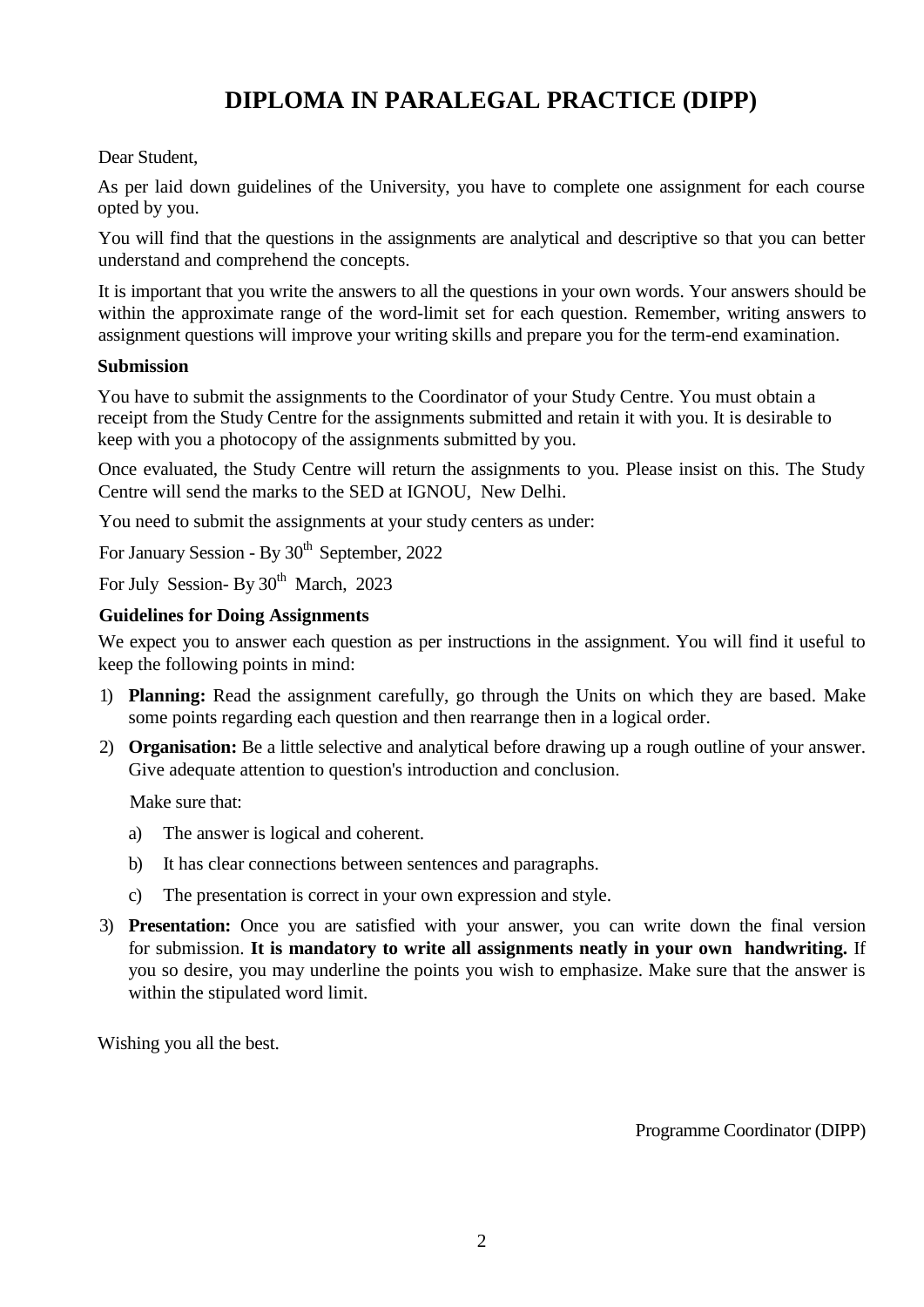# **BLE-001: INTRODUCTION TO THE INDIAN LEGAL SYSTEM**

## **Course Code: BLE-001 Assignment Code: BLE-001/ TMA/ 2022 Total Marks: 100**

#### **Answer any 10 questions. Each question carries 10 marks.**

- 1. What is public interest litigation (PIL)? Analyse some of the landmark judgements which enlarged the scope of fundamental rights.
- 2. Define Human Right. Describe the machinery provided under the protection of Human Rights act 1993 for the enforcement of Human Rights.
- 3. Discuss the Various Fundamental Rights enshrined in the constitution of India.
- 4. What is Legal Aid? analyse the Lok Adalat System in India.
- 5. Define executive. Distinguish between political and administrative executive. 6. Describe the Subordinate Court system in India.
- 6. Define legislation. How the legislative powers of the centre and states are distributed in the constitution of India.
- 7. Give a brief description of the Directive Principles of the State Policy enshrined in the Constitution of India. Are these principles justiciable?
- 8. Describe the procedure for accessing information under the Right to Information Act, 2005.
- 9. Define Democracy. Distinguish between direct and indirect democracy.
- 10. Explain the concept of Federalism under Indian Constitution.
- 11. 12. Write a note on Council of Ministers.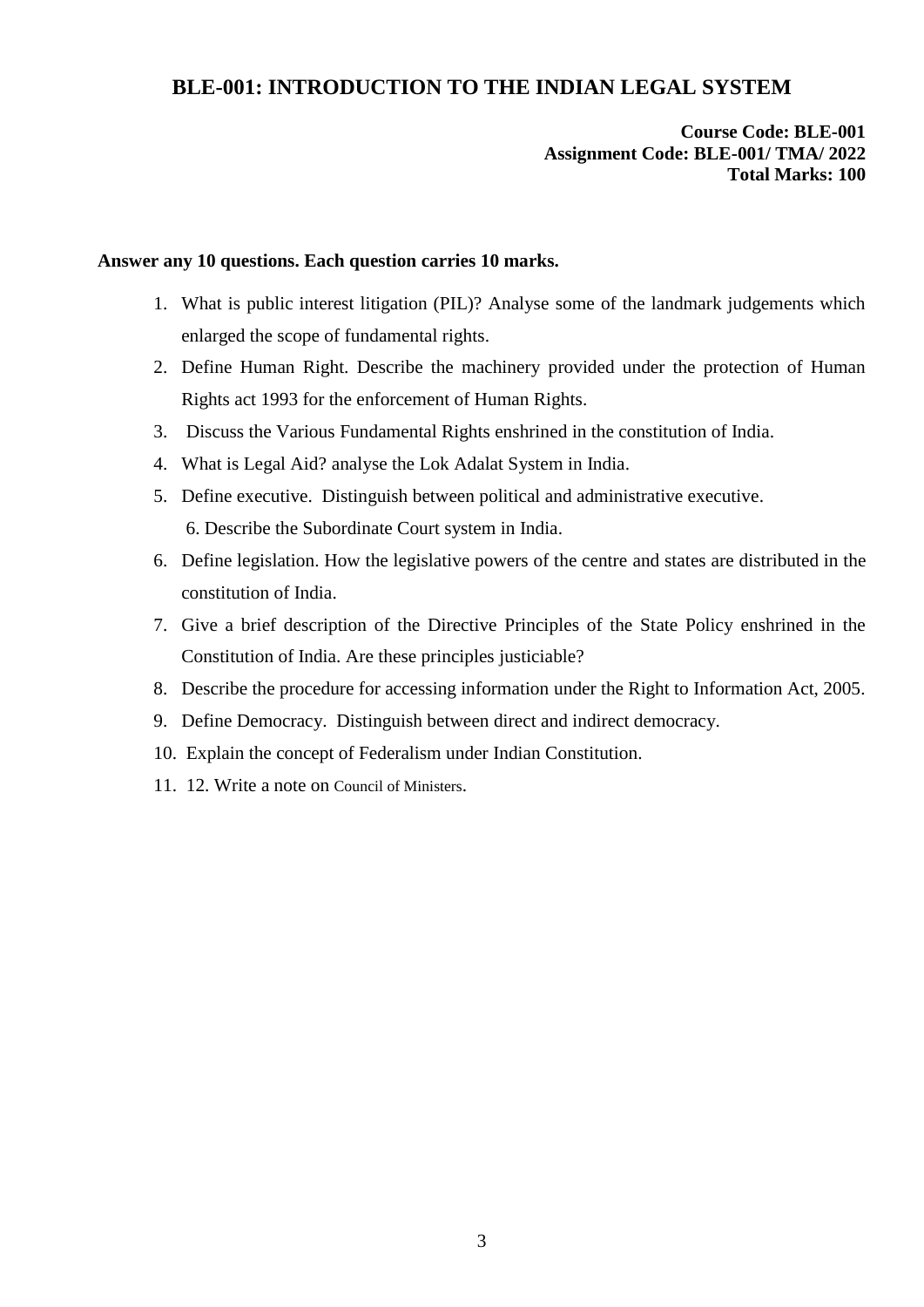# **BLE-002: INTRODUCTION TO LAW**

### **Course Code: BLE-002 Assignment Code: BLE-002/ TMA/ 2022 Total Marks: 100**

#### **Answer any 10 questions. Each question carries 10 marks**

- 1. Define fair trial. Discuss the elements of a fair trial in criminal cases.
- 2. Define social security. Briefly discuss the important social security legislations in India.
- 3. Explain the concepts of judicial separation and divorce under Hindu marriage act 1955.
- 4. Define the term "company". Distinguish it from, partnership and limited liability partnership.
- 5. Describe the organisational structure of the police system in India.
- 6. What is burden of proof? How it is different in civil and criminal trials.
- 7. Define succession? Differentiate between in intestate and testamentary succession.
- 8. Write a note on Wild Life Protection Act, 1972
- 9. Discuss the rights of prisoners as recognised by the Indian judiciary.
- 10. Describe the machinery available under the Consumer Protection Act, 1986 for the protection of the rights of consumer.
- 11. Explain Plea bargaining
- 12. Define Civil Suit.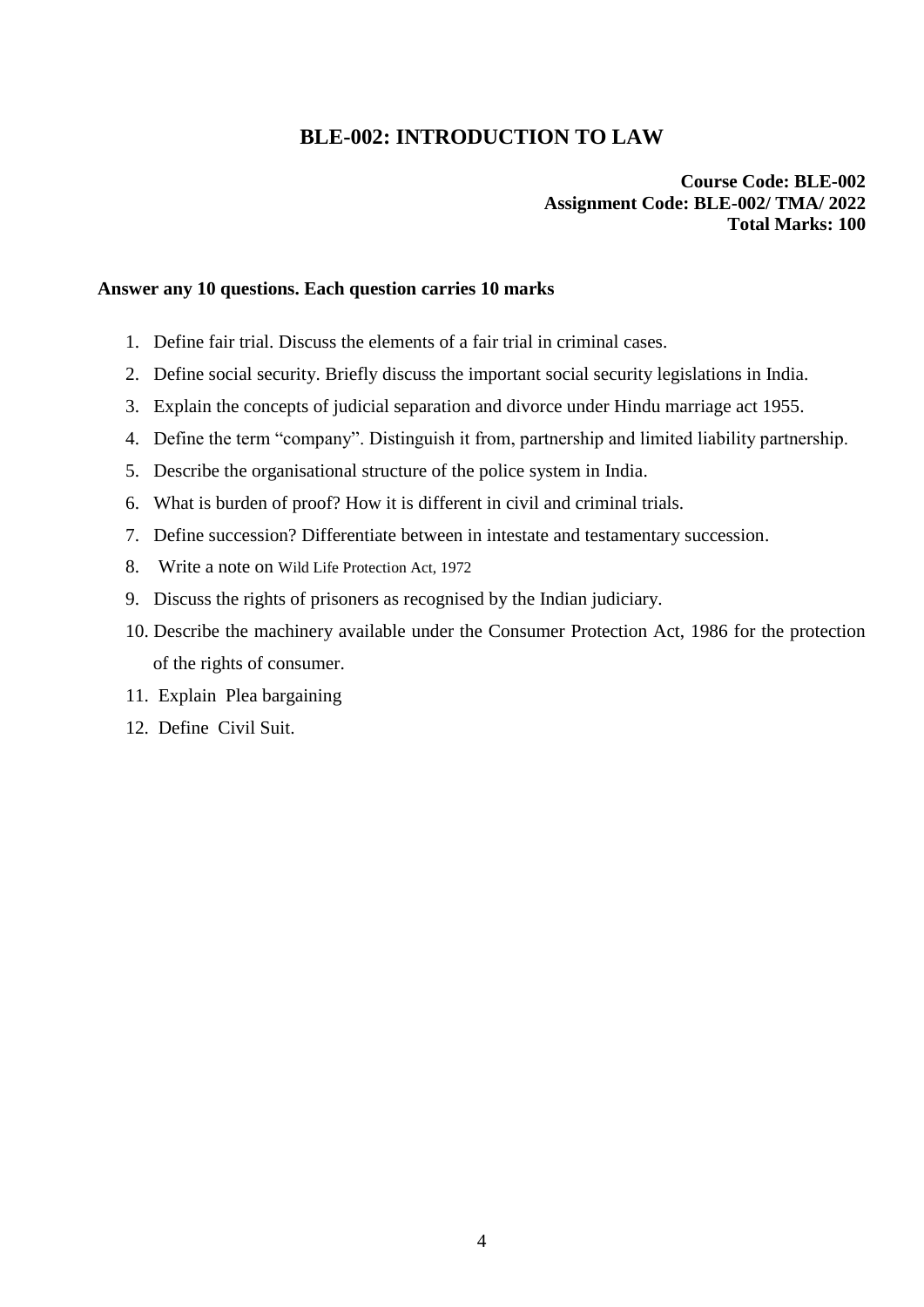# **BLE-003: LAWS AND VULNERABLE GROUPS**

### **Course Code: BLE-003 Assignment Code: BLE-003/ TMA/ 2022 Total Marks: 100**

#### **Answer any 10 questions. Each question carries 10 marks**

- 1. Critically analyse the various rights guaranteed to Persons with Disabilities under the Convention on the Rights of Persons with Disabilities, 2006.
- 2. Define Bonded Labour. Discuss the Supreme Court Judgements on the prohibition of Bonded Labour.
- 3. Define Child Labour. Examine the various legal provisions prohibiting child labour.
- 4. What is Right to Education? How it has been guaranteed under the Right of Children to Free and Compulsory Education Act, 2009.
- 5. Define Dowry. Discuss the main provisions of the Dowry prohibition Act, 1961.
- 6. Briefly discuss the offences defined under the Scheduled Castes and Scheduled Tribes (Prevention of Atrocities) Act, 1989.
- 7. Define HIV AIDS. Discuss the socio legal issues involve with it.
- 8. Discuss the role of the Child Welfare Committee under the Juvenile Justice law.
- 9. Discuss the Supreme Court guidelines on Sexual Harassment at work place.
- 10. Discuss the Rights of Women workers.
- 11. Explain the Human Rights model of Disability
- 12. Describe the key provisions of the Rehabilitation Council of India Act, 1992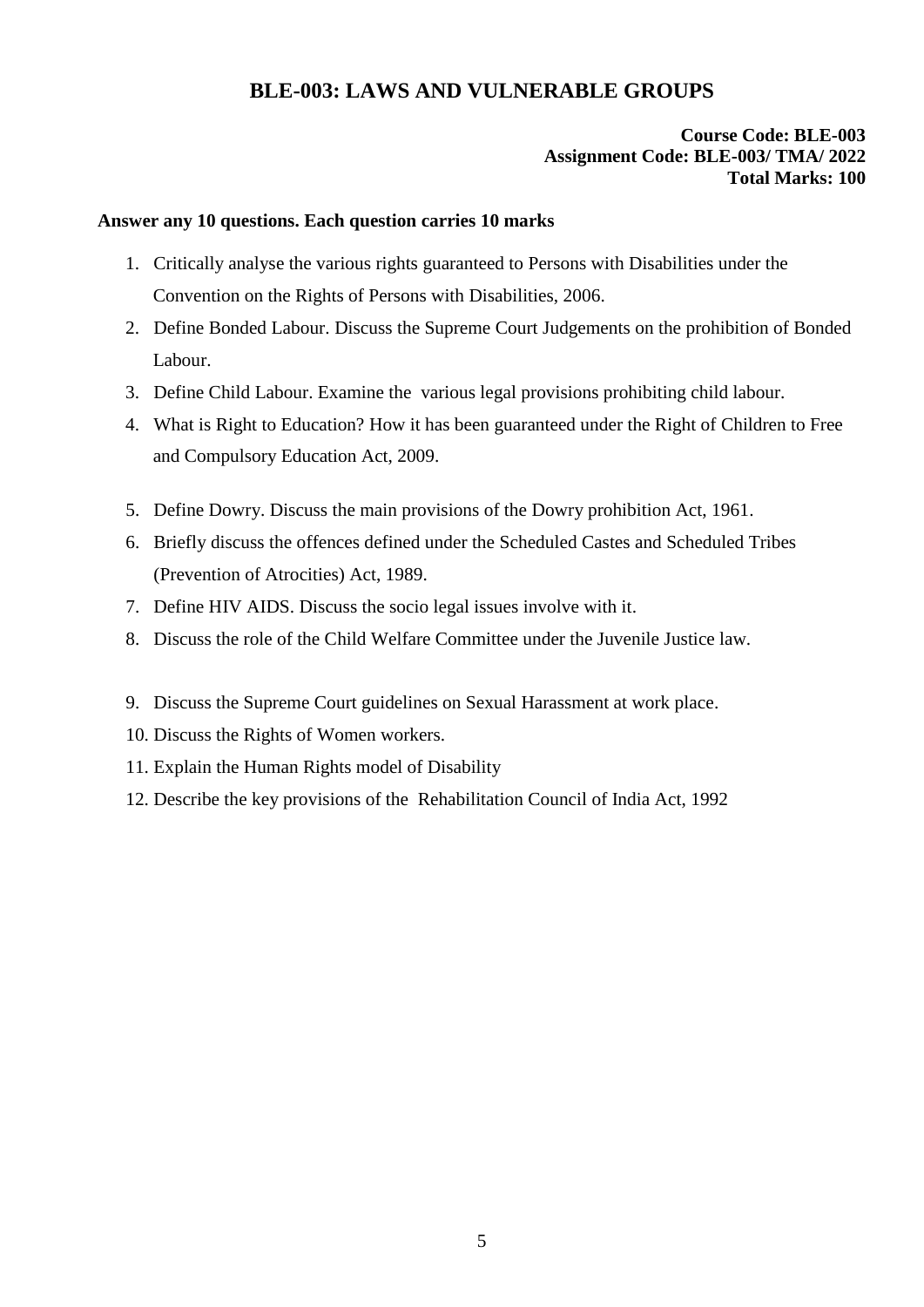# **BLE-004: RURAL LOCAL SELF GOVERNANCE**

### **Course Code: BLE-004 Assignment Code: BLE-004/ TMA/ 2022 Total Marks: 100**

#### **Answer any 10 questions. Each question carries 10 marks.**

- 1. What is Gram Panchayat? Discuss the powers and functions of Gram Panchayat.
- 2. Define Right to Housing. Examine the various judgements of the Supreme Court of India in this connection.
- 3. Discuss the main provisions of the Gram Nyayalayaa Act, 2008.
- 4. What is Disaster Management? Discuss various types of disasters.
- 5. What is Right to Health? Discuss the international instruments and constitutional provisions which guarantee this right.
- 6. Define right to food. Examine various Supreme Court judgements which uphold this right.
- 7. Discuss the various types of Land.
- 8. What is Microfinance? Discuss the factors that have Encouraged Microfinance in India.
- 9. Define Water right. How is it protected by the various laws of the Country.
- 10. What is social audit? How it facilitates the accountability in implementation of the social welfare schemes.
- 11. Explain the concept of Eminent Domain
- 12. Discuss the land rights of tribal people under Indian Law.